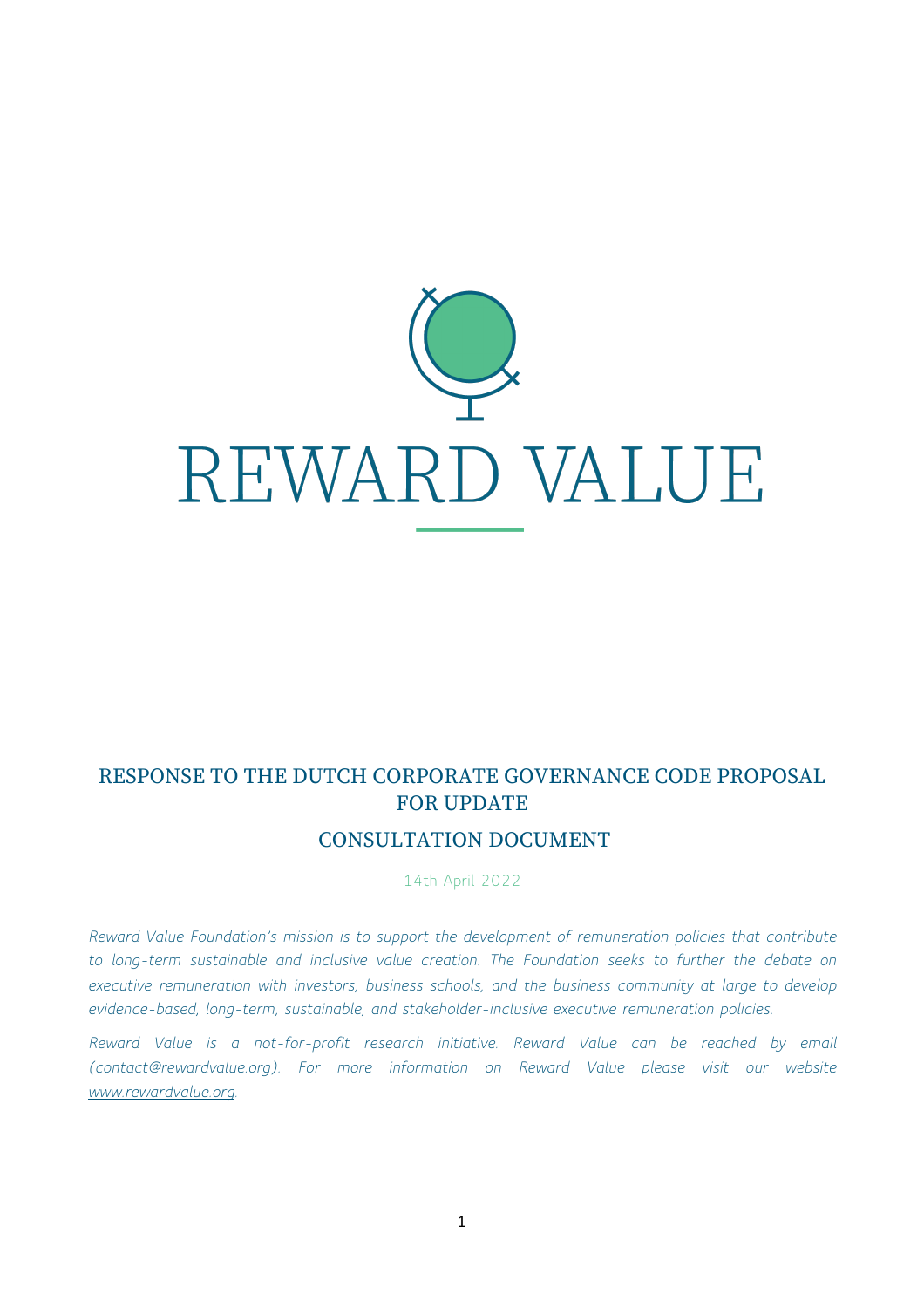Reward Value Foundation welcomes the Corporate Governance Code Monitoring Committee (the Committee)'s ambitions to update the Dutch Corporate Governance Code (the Code) and strengthen its alignment with sustainable corporate governance and stakeholder-value creation. We appreciate the Committee's recognition of diversity and shareholder rights as important areas to be addressed and improved upon and, in particular, we strongly support the Committee's efforts to further define the concept of longterm-value creation within the Code with the introduction of the ESG strategy.

Much like the Committee highlights in the introduction to the consultation document, we believe that such amendments should align with trends and developments in the international social context, as well as in the national, transnational, and international legal frameworks, and that the Code should adequately consider the recommendations and wishes of its stakeholders. In this regard, we believe the proposed amendments to be a valuable addition to the Code's text. With this response, we wish to present our insights to the proposed updates, as well as advise on particular points of interest that we believe should be highlighted and elaborated on in the Code.

The role of management is to ensure the sustainable success of the company, which is expressed through long-term value creation. We believe that value creation should be based upon – and compatible with – the interests of the broader group of the company's stakeholders, including its shareholders.

## PURPOSE

Before addressing our specific proposals and comments on the amendments, we wish to highlight our view of 'corporate purpose' and emphasise how it contextualises our approach to long-term value creation, as well as all different facets of the corporate governance strategy. We welcome the Committee's efforts to include and reference corporate purpose in the explanatory notes to the code, particularly with reference to Chapter 1 and the ESG strategy. Building on the Committee's nods to purpose-driven governance in this regard, we wish to go one step further, and put forward the idea of purpose as the foundational element of the company's strategy. We believe that to truly thrive and achieve meaningful long-term value creation, companies should align themselves with the social and environmental context they operate in and consider the interests of all its stakeholders. Defining a corporate purpose can help companies identify and implement a frame of reference based on fundamental values and concrete aspirations, which can then be reflected in different aspects of the corporate governance strategy. We view purpose not only as an additional element of the overall strategy, but as a foundation that can enhance the company's ability to operate cohesively both internally and externally. Once a company has a strongly defined corporate purpose, the delineation of a strategy for long-term value creation, the remuneration policy, the diversity and inclusion policy, and all other facets of strategy can be formulated according to the direction and structure given by said purpose.

It is our understanding that leading companies already recognise the strength of this concept, and that defining corporate purpose is a best practice in the market. As we also understand the role of the Code to provide an ambitious example of best practices for companies to aspire to, we highlight the potential of the strengthening of the role of corporate purpose in Chapter 1, and its positioning as a foundational element for companies to build their strategy on, which in turn serves as the basis for the remuneration policy.

As Reward Value Foundation, our response is formulated according to our expertise on sustainable executive remuneration and understanding of its role in the pursuit of sustainable, long-term value creation within companies. Additionally, our recommendations are grounded in the notion that much on this topic is already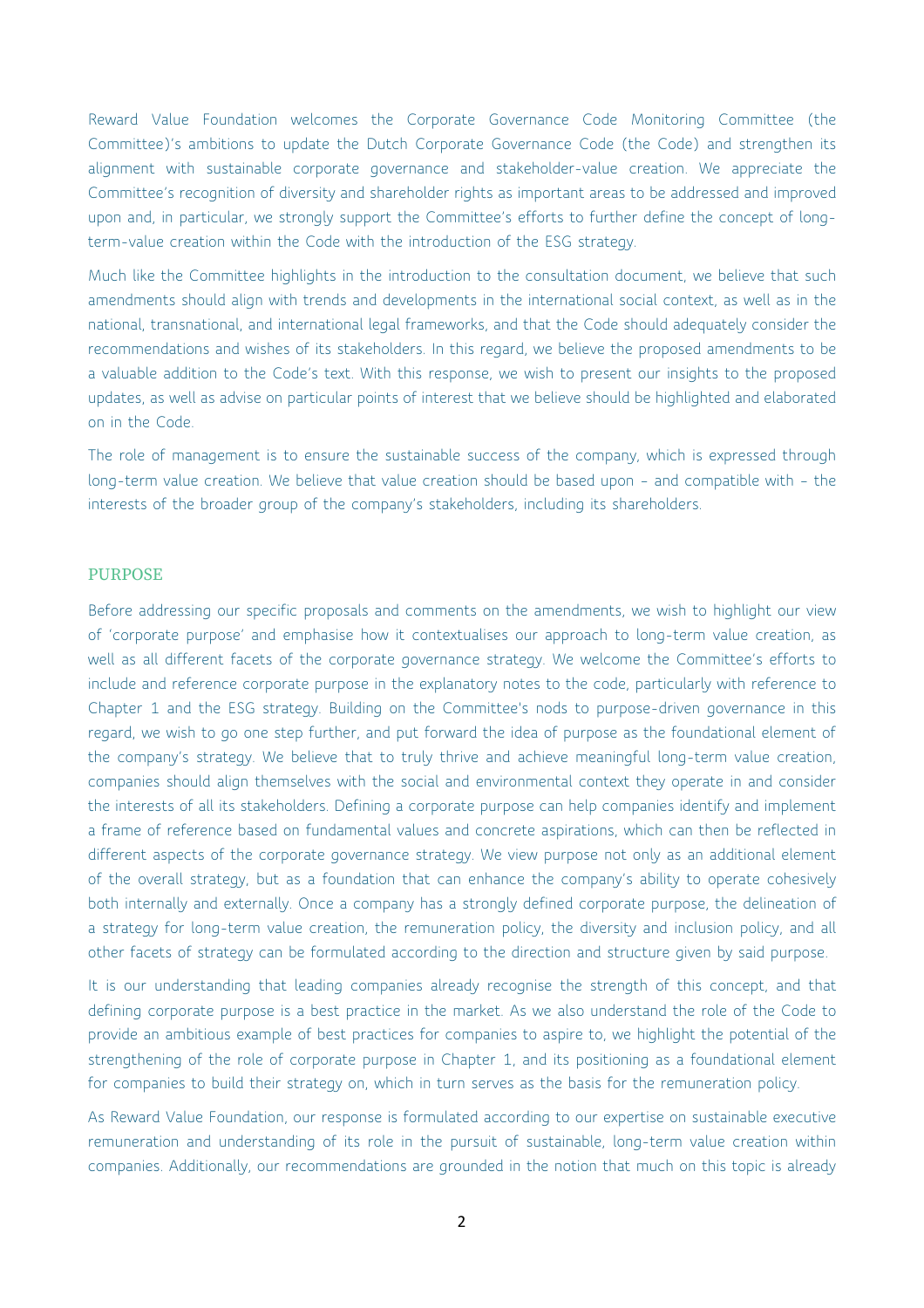anchored in legislation and the Code serves a supplementary role, providing guidelines for the implementation of best practices and 'good governance'.

Our more substantial contribution to this consultation addresses the topics of long-term value creation and executive remuneration, as we believe these two subjects to be closely linked together.

The following proposals have been formulated following this general line of thought: the remuneration policy should match corporate strategies and support long-term value creation. There should be a clear link made to the materially relevant non-financial performance indicators, which make long-term value creation possible.

#### LONG-TERM VALUE CREATION

Long-term value creation (LTVC) is one of the central themes the Committee has highlighted with this proposed revision of the Code. Although already emphasised by the Revised Code of 2016 as one of the main objectives of a long-term corporate strategy, the new proposed amendments highlight the importance of ESG and their key role in LTVC. The 2022 revision provides the opportunity to strengthen this concept, and, in this sense, we stress the need to define it more clearly and explicitly. In particular, Reward Value Foundation would like to highlight the close relationship between long-term value creation and sustainable executive remuneration.

We believe that, by following certain parameters, companies should be able to provide a concrete interpretation of long-term value creation (best practice provision 1.1.1) and translate it into their remuneration policy (provision 3.1.2), as well as their remuneration report (provision 3.4.1)

On the basis of our understanding of LTVC and sustainable executive remuneration, we put forward two proposals which the Committee might take into consideration when addressing the proposed amendments in these regards:

**Proposal 1 foresees that the Code provides companies with a certain set of tools in order to demonstrate how LTVC is produced, and how this information can be meaningfully reported.** 

#### *Value creation*

In this regard, value creation would be understood as a broader concept, comprising both financial and nonfinancial dimensions.<sup>1</sup> Thus, in order to adequately consider the non-financial aspects, the overall value of the company would be established on the basis of different types of 'capital', which would be measured individually; these are:

- Financial capital
- Natural capital
- Social capital

<sup>1</sup> Dirk Schoenmaker & Willem Schramade – Principles of Sustainable Finance – Oxford University Press - 2019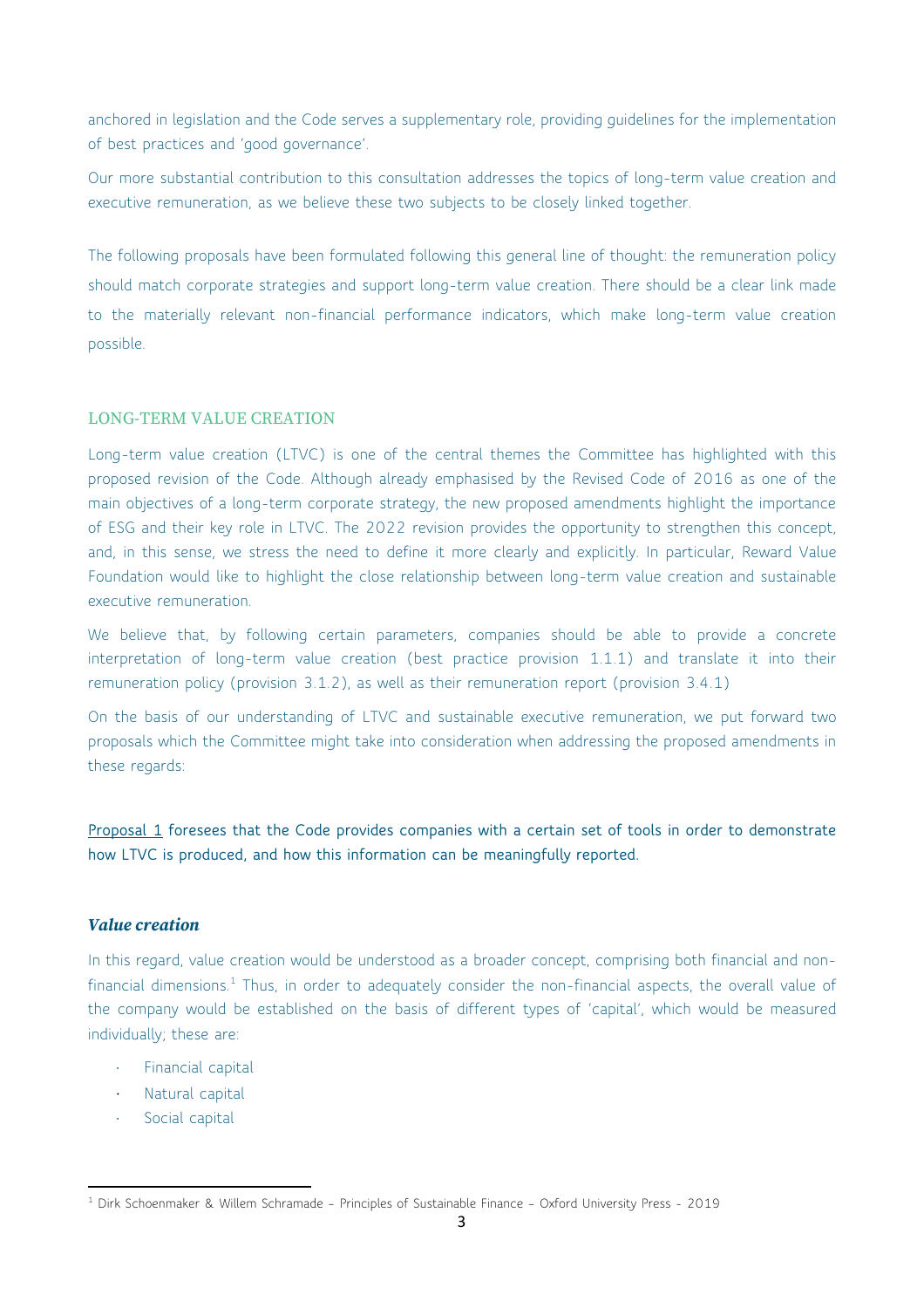After having set parameters to adequately identify and measure these capitals, companies would be required to formulate and disclose their yields on these different capitals in a transparent and straightforward way. The same formulation should then also feature in the company's strategic plan, as well as form the basis of the remuneration policy.

The key to this approach would be that the multiplicity of factors making up the 'social' and 'natural' capitals are identified and defined in a way that puts the *items of material importance* on centerstage.

This proposal is based on the understanding that LTVC is principally influenced by the material aspects of natural and social factors, rather than 'sustainability', in general.<sup>2</sup> In addition, companies should be helped in the determination of *items of material importance*, by the fact that 'materiality' as a concept has already been described by standard-setters such as the SASB,<sup>3</sup> (now VRF and part of ISSB) who provide an investors' perspective, and by GRI,<sup>4</sup> who provide a broader stakeholders' perspective.

The concept of return of investment for the three different 'capitals' should be understood along these lines:

- **1.** *Financial capital: Many factors can be cited as criteria of financial capital. Often, this involves providing insight into returns for shareholders and other providers of capital. This can be calculated with return-on-capital methods, a profit target, or on returns to shareholders. It is not for the Code to prescribe a tool for this purpose. What is, however, important, is that the company makes clear which instrument is chosen and for which reasons. Furthermore, insight on performance objectives and achievements should be provided.*
- **2.** *Similarly, natural and social capital can also be calculated with 'return'-measures, whether projected or realised. Following the consultation text,5 it is interesting to use monetised values where possible. Furthermore, focusing on the items of material importance, it is once more recommendable, where possible, to indicate which standard setter is followed with the publication of the objectives and achievements, as well as how these objectives contribute to the achievement of the Sustainable Development Goals (SDG), as defined by the UN Global Compact. With regards to climate-related targets, it is preferable to make use of the 2015 Paris Agreement. Comparisons with peers is also insightful, where possible.*

## *Long-term*

Since ESG is in and of itself a long-term concept, companies should adopt a long-term perspective and translate this time-horizon element in their approach to value creation, in relation to the broader economic, environmental and social context in which the company operates. This approach should be prioritised over the pursuit of short-term financial profit.

<sup>2</sup> https://dash.harvard.edu/bitstream/handle/1/14369106/15-073.pdf

<sup>&</sup>lt;sup>3</sup> https://www.sasb.org/blog/materiality-the-word-that-launched-a-thousand-debates/

<sup>&</sup>lt;sup>4</sup> The GRI Perspective - The Materiality Madness: why definitions matter - February 2022

<sup>&</sup>lt;sup>5</sup> See consultation text page 14 item 1.1.4. Reporting by the management board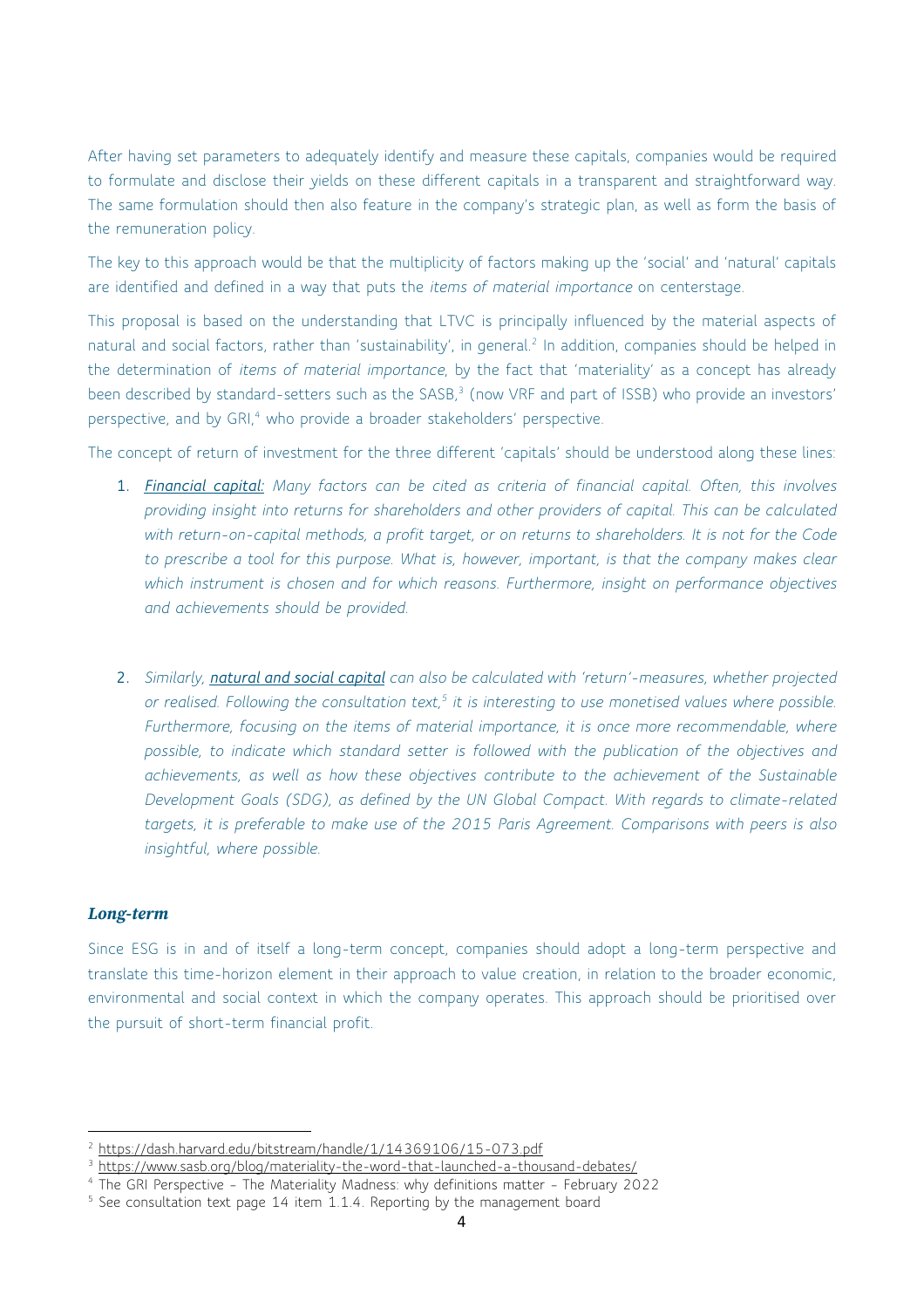#### **REMUNERATION**

**Proposal 2 foresees that the Code provides companies with a certain set of tools to indicate how its remuneration policy is in line with and contributes to LTVC. In this case, the element of 'value creation' is as important as that of 'long-term'.** 

The remuneration policy should be formulated in accordance with the purpose and strategy. This should be reflected in both the long-term and short-term incentive structures, particularly in relation to the yield objectives set out in the strategy, as well as the corresponding strategic and operational targets.

The performance criteria should be established in terms of their materiality to the company and its stakeholders, and these are, where possible, related to existing standards.

Long-term sustainable value creation should be prioritised over the pursuit of short-term financial profit. The alignment with international standards and the determination of long-term sustainability objectives may not be intuitive or easily manageable within the timeframe of remuneration policies. For example, global climate objectives are defined on the basis of timelines that range from 2030 to 2050. Obviously, such timelines are not easily manageable within the context of remuneration policies, but broadening the existing timeline is justifiable, and stimulates focus on LTVC. Here, a reframing of the currently existing practice (vesting period of a minimum of 3 years) is recommendable. The company can take the following elements into consideration:

- The term within which costs and benefits of business activities materialise, keeping in mind the predominantly long(er) term character of non-financial / ESG objectives;
- The appointment term of management board members;
- The pre-existing 5-year holding period.

It is not for the Code to provide which remuneration policy, performance criteria and time horizon should be used. The Code should rather require companies to clearly show the way in which the remuneration policy contributes to the LTVC of the company, in alignment with the interests of its stakeholders and broader society.

In order to demonstrate how the remuneration policy contributes to and supports the LTVC, when determining the policy, the performance criteria and time horizon to which the remuneration is linked, the company should apply a number of materiality requirements, as indicated below.

To this effect, the following principles provide a roadmap for companies for the determination and disclosure of the remuneration policy:

### *1. The remuneration policy is aligned with the business strategy*

The company explains its vision for their LTVC and the strategy to realise this value creation. The company implements an integrated policy in terms of long-term value creation, including internal and external, financial and non-financial interests, addressing sustainable value creation on financial, natural and social capital.

The objectives of the *remuneration policy* are in line with this business strategy and there is an aligned and meaningful balance between financial and non-financial objectives.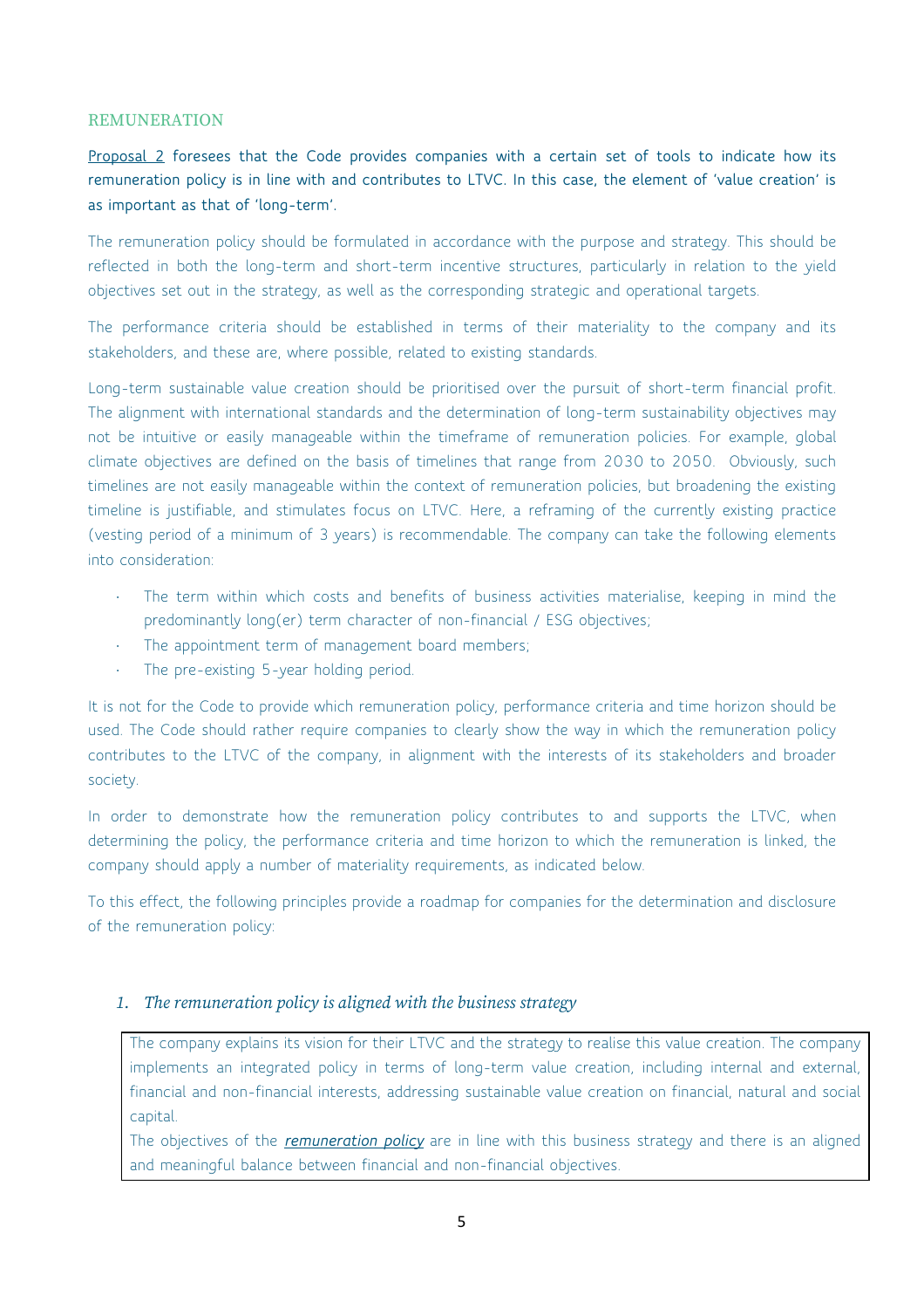## *2. The performance criteria are materially relevant*

Performance metrics focus on materially relevant items for financial, natural and social capital. Where possible, connections with universal and sector-specific non-financial performance indicators (standards) are also sought out. If the company makes use of performance indicators that are specific to the company only, complementing those of the sector-specific, the company also indicates why these indicators are relevant in view of the value creation process and strategy, as well as how they are measured. Furthermore, the company takes stock of the SDGs on which they have the greatest impact (positive as well as negative) and in which way the strategy, and the strategy-aligned remuneration policy, contribute to the achievement of the SDGs.

The performance criteria are measurable and auditable. They are put forward in the most detailed way possible, to meet the needs of transparency.

## *3. Meaningful weight is allocated to financial and non-financial performance criteria*

There is a meaningful weight allocated to relevant financial and non-financial performance criteria (social and natural capital) in the total reward, so that the set criteria also invite follow-up.

### *4. The remuneration policy has a long-term perspective*

Aligned with the company's vision for LTVC and the strategy to realise this value creation, the remuneration policy design starts from the long-term perspective. Companies formulate the time horizon needed for the realisation of objectives and explain how this is embedded in the remuneration policy. The remuneration policy strikes a meaningful balance between fixed and variable pay, short and long-term, aligned with the LTVC. It addresses the time horizon and the split in strategic -(long-term) and operational-goals (short term).

## *5. Performance targets are sufficiently ambitious ("aimed to win" as opposed to "aimed not to lose")*

The objectives are clear and ambitious (as well as quantified, and where possible, monetised). In order to contribute to the realisation of a sustainable economy and long-term value creation, the performance criteria should be ambitious (yet realistic), – failing which, the strategy is negatively impacted. The company indicates to what extent objectives are formulated to be absolute (internal) or relative (in terms of market, sector or specific company), as well as provides an explanation hereof.

The abovementioned five facets of materiality can serve as supplementary to the Code's Remuneration Policy provision 3.1.2.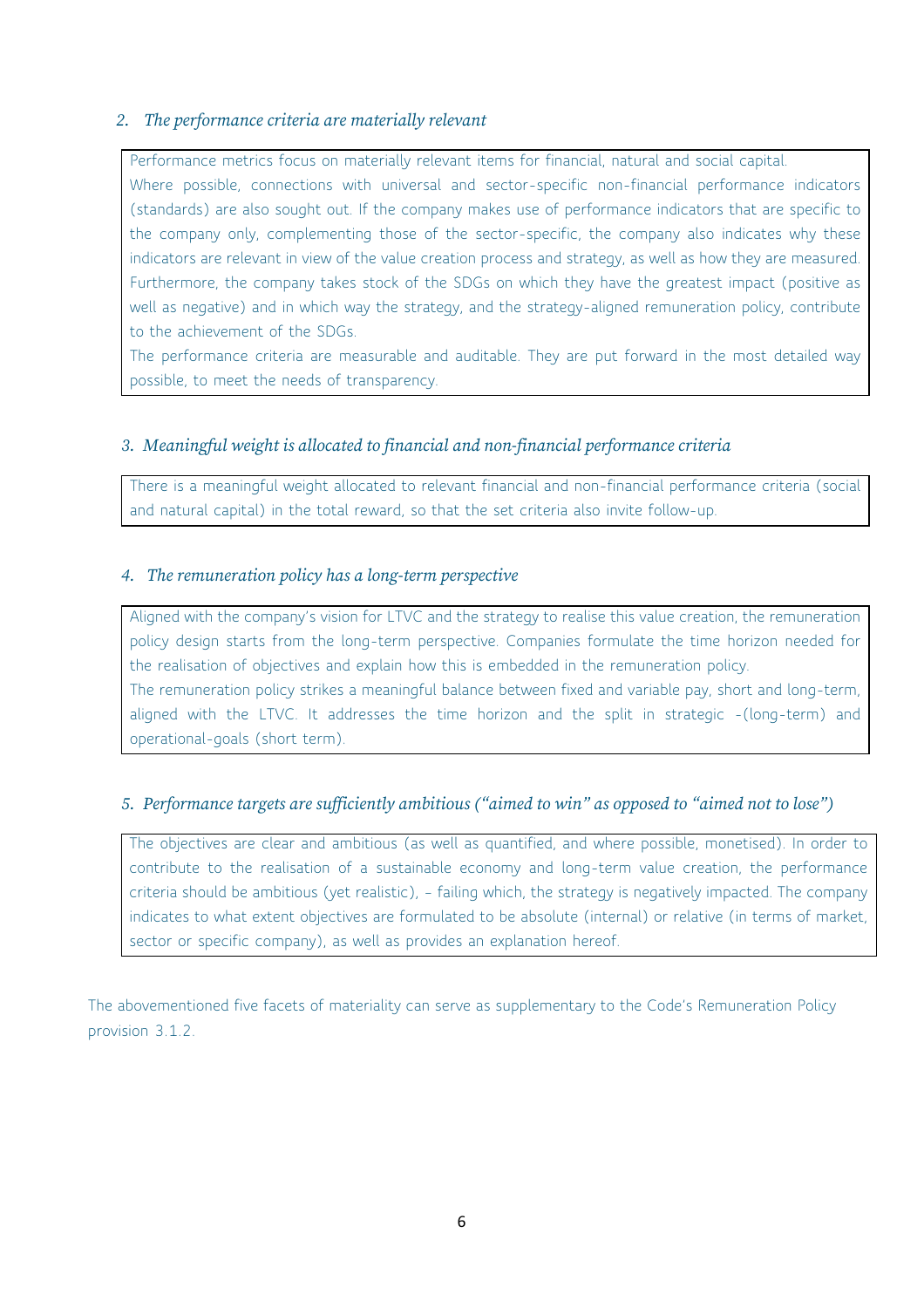### *Remuneration report*

Transparent reporting of performance criteria and realised achievements are, where possible, in line with existing and generally accepted standards, making clear the ways in which the policy and its performance criteria contained therein, contribute to the LTVC. The company uses remuneration reporting that is as consistent as possible; in order to maintain internal consistency of strategic-, sustainability- and remuneration reporting, as well as in view of external comparability.

The principles formulated under provision 3.1.2 (Remuneration Policy) also translate over to provision 3.4.1 (Remuneration report) and provide a more specific interpretation of "the remuneration report explains how the *implementation* of the remuneration policy contributes to long-term value creation" and "… how ESGobjectives have been taken into account and how this contributes to the creation of value on a long-term basis".

Note: in our view, it is *the policy itself* that principally contributes to LTVC, rather than the *implementation*. The implementation is a consequence of that policy. However, any discretionary deviations in the implementation should also be commented on in order to substantiate their contribution to the LTVC.

A clear explanation in the remuneration report of how objectives are set, contributes to better insight on a clear and unambiguous basis for variable remuneration related to the achievement of LVTC.

To this effect, the following principle provides a roadmap for companies for the disclosure of the remuneration policy and the implementation thereof.

## *The companies ensure transparent reporting on the policy, the performance criteria, the objectives (targets and intervals) and the actual achievements.*

Companies thoroughly explain how the remuneration policy is in line with the creation of long-term value. Included herein is the transparent reporting detailing the choices of remuneration criteria (policy) as well as the objectives.

The disclosure helps stakeholders assess linkage to strategy, materiality and pay for performance. It also provides a consistent narrative that bridges strategic, sustainability and remuneration reporting. It provides transparent disclosures, as much as possible linked to (sustainability) standards to ensure consistency and comparability.

The abovementioned point can be complementary to provision 3.4.1 (Remuneration Report).